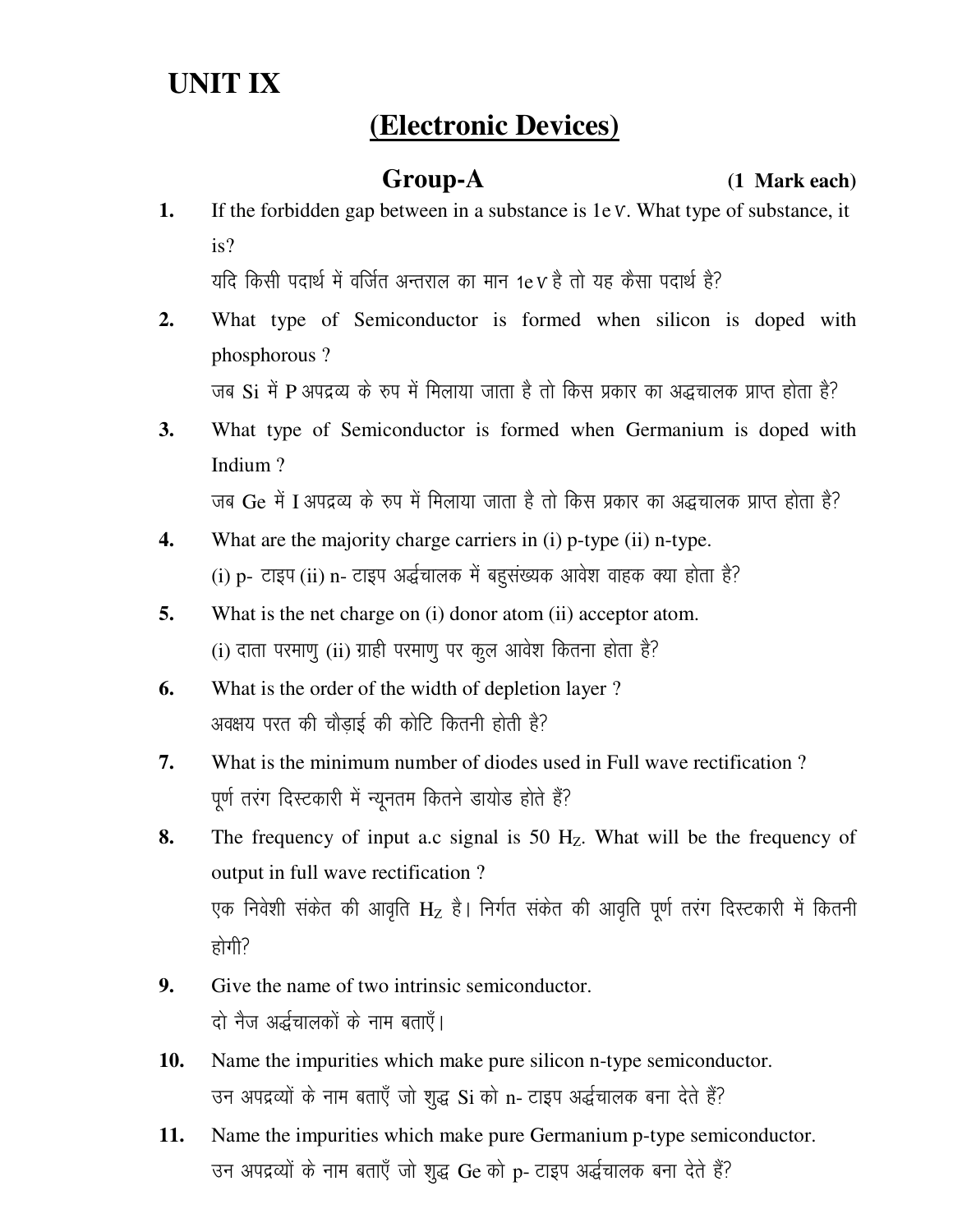- **12.** Draw the symbol of junction diode. किसी संधि डायोग का प्रतीक दें?
- **13.** Give the symbol of OR-Gate.  $OR-$ गेट का प्रतीक दें?
- **14.** Give the symbol of AND-Gate.  $AND - \overline{1}$  an yi dha  $\overline{d}$ ?
- **15.** Give the symbol of n-p-n transistor and p-n-p transistor.  $n-p-n$  ट्रोजिस्टर तथा  $p-n-p$  ट्रांजिस्टर का प्रतीक दें?
- 16. Which gates are considered as universal gate? कौन से गेट सार्वत्रिक हैं?
- **17.** How many NAND Gates are required to get a OR-Gate ?  $OR$ गेट के निर्माण में कितने NAND गेटों की आवश्यकता है?
- **18.** How many NAND Gates are required to get a NOT-Gate ?  $NOT - \vec{A}$  के निर्माण में कितने  $NAND$  गेटों की आवश्यकता है?
- **19.** Give the one use of Zener diode ? जेनर डायोड (भंजक डायोड) का एक उपयोग बताएँ?
- **20.** What are logic gates ? लॉजिक गेट क्या है?

### **Group-B (2 Marks each)**

**1.** What do you mean by Positive and Negative charge carrier in a semi conductor ?

किसी अर्द्धचालक में धनात्मक एवं ऋणात्मक आवेश वाहक से क्या तात्पर्य है?

**2.** What do you mean by depletion layer and potential barrier in a junction diode ?

अवक्षय परत तथा विभव प्राचीर का संधि डायोड में क्या तात्पर्य है?

- **3.** Give the logic symbol and truth table for NAND-Gate.  $NAND - \hat{\eta}$ ट के लिए प्रतीक तथा सत्यता सारिणी दें?
- **4.** Give the logic symbol and truth table for OR-Gate. OR गेट के लिए प्रतीक तथा सत्यता सारिणी दें?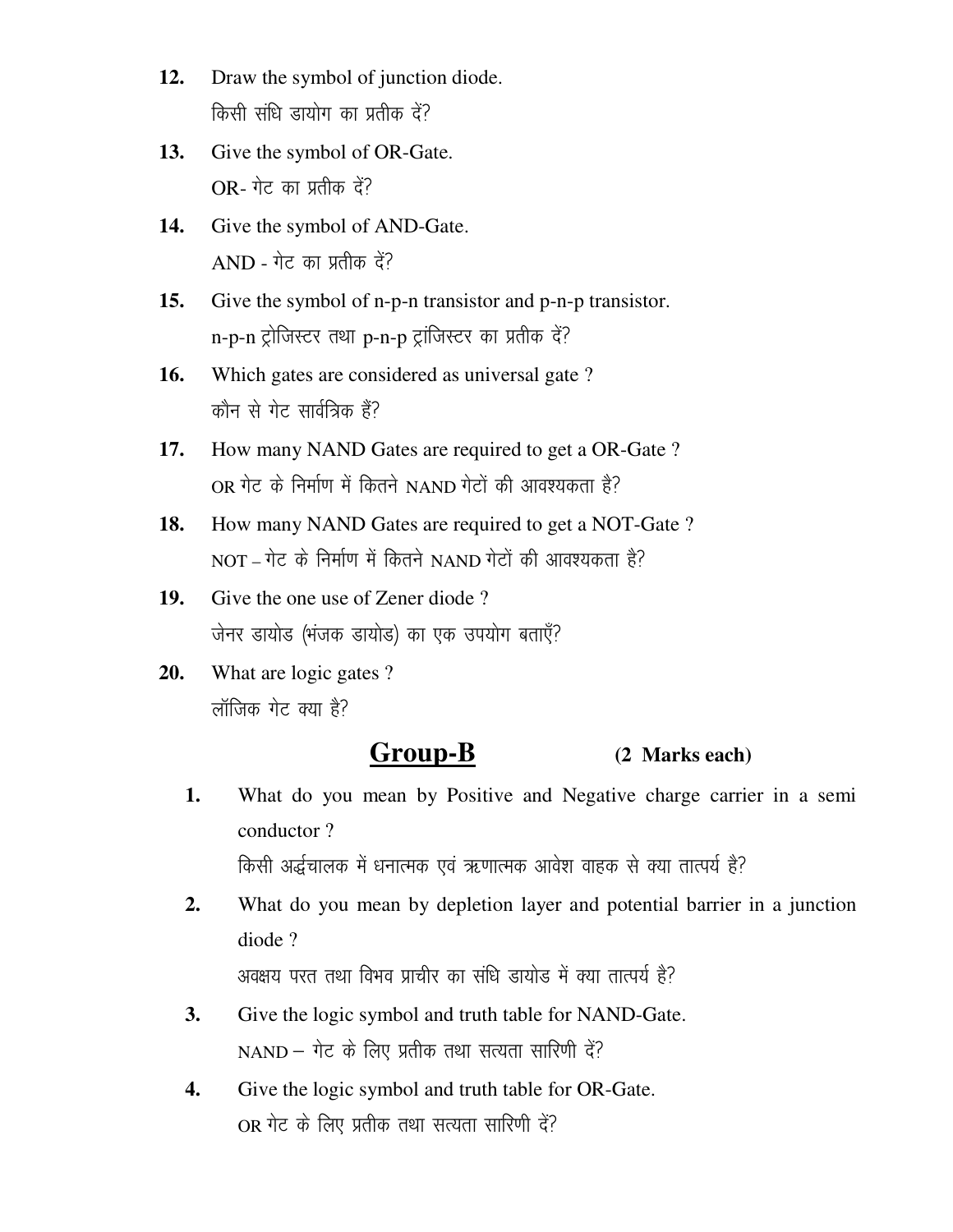- **5.** Give the diagram to obtain an OR-Gate from NAND-Gate.  $NAND$  गेट से OR गेट प्राप्त करने के लिए आरेख खींचें?
- **6.** What is Zener diode ? Give its symbol. जेनर डायोड (भंजक डायोड) क्या है? इसका प्रतीक दें?
- **7.** How does a Zener diode is used as voltage regulator. जेनर डायोड किस तरह भोल्टेज नियंत्रक के रुप में काम करता है?
- **8.** Give the symbol and truth table of NOR-Gate.  $NOR$  गेट का प्रतीक तथा सत्यता सारिणी दें?
- **9.** Define (i) intrinsic semi conductor (ii) extrinsic semi conductor with one example.

एक–एक उदाहरण के साथ (i) नैज अर्द्धचालक (ii) वाह्य अर्द्धचालक की परिभाषा दें।

 **Group-C (3 Marks each)**

- **1.** What are the operations of emitter, base and collector in a transistor ? किसी ट्रांजिस्अर के उत्सर्जक आधार एवं संग्राहक के क्या-क्या कार्य हैं?
- **2.** Draw the voltage current characteristics of Zener diode. जेनर डायोड के लिए भोल्टेज-धारा अभिलाक्षणिक वक्र खींचें?
- **3.** Explain with the help of circuit diagram, how the depletion layer changes when it is forward biased ? एक परिपथ आरेख खींचकर बताएँ कि अग्र अभिनत में किस प्रकार अवक्षय परत में परिवर्त्तन हो जाता है।
- **4.** What is light emitting diode ? Draw a diagram. प्रकाश उत्सर्जक डायोड क्या है? एक आरेख दें।
- **5.** Describe the working of p-n-p transistor. p-n-p ट्रांजिस्टर की कार्य प्रणाली समझाएँ।
- **6.** Give symbol and truth table and operation of AND and OR gate. AND तथा OR गेट का प्रतीक तथा सत्यता सारिणी देते हुए कार्य प्रणाली समझाएँ।
- **7.** Draw circuit diagram of transistors oscillator in CE mode दोलिद के रुप में एक उभयनिस्ठ उत्सर्जक वाले टांजिस्टर का परिपथ आरेख दें।